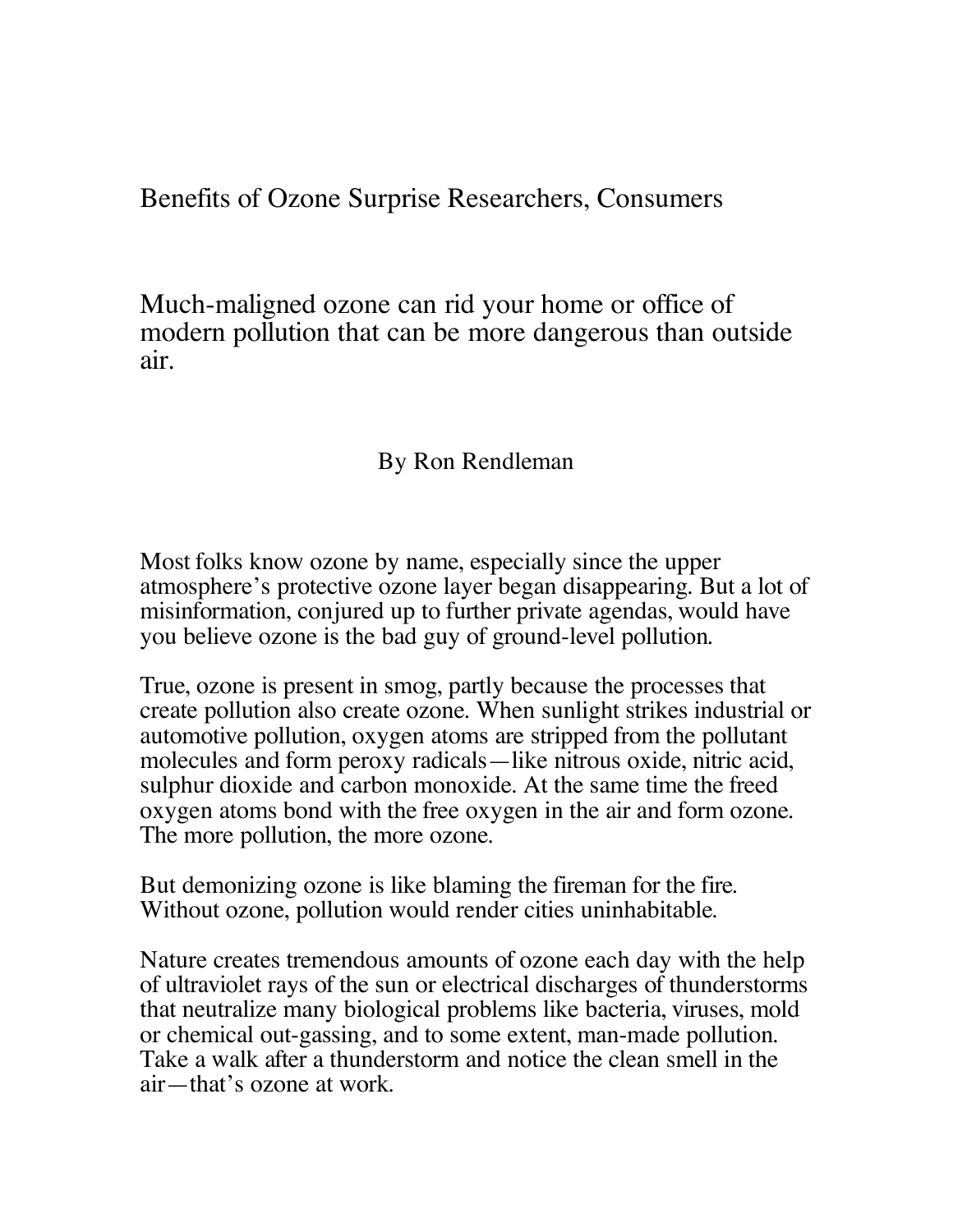So what exactly is ozone? It's stable oxygen O2 that has picked up an extra atom of oxygen and becomes O3. Scientists call it activated oxygen. At 20-plus miles above Earth, the ozone layer plays a crucial geophysical role in protecting people from excessive solar UV radiation.

Discovered in the 1840s, it wasn't until 1906 that the first ozone water purification facility was built in France. Today there are over 2,000 similar plants worldwide. Recently Los Angeles built the largest ozone purification plant in the world. The city chose ozone over chlorine because the latter has a bad health record.

Chlorine has been found to cause various illnesses, from nose and eye irritation to possibly even cancer. A few years ago more than 100 people living in Milwaukee died, and over 400,000 became ill in one cryptosporidium outbreak that chlorine failed to control.

That ozone is a powerful air disinfectant is undisputed. Twin City Testing Labs in Minnesota demonstrated a steady decline in live strains of infectious micro-organisms in four hours with as little as .05 ppm of ozone. These germs incubating in dirty air ducts could be projected to be completely eliminated in 24 hours from the lab's data. It has been argued that the same disinfecting action takes place in the human sinus cavities where invading microbes first take hold.

Many people, especially the elderly, will retreat in doors, thinking they can avoid toxins from city air pollution, or if they are informed, from the products of chemtrails spewed out in recent years at 25,000 feet by tanker planes. But they may not be escaping at all.

As far back as 1989, the Environmental Protection Agency told Congress in hearings that indoor pollution is one of the nation's most important environmental health problems. They found that most homes have airborne concentrations of hazardous and toxic chemicals two to five times higher than outdoors. In a five-year study, many homes even had pollution levels 70 times higher inside than outside!

Today's building methods and codes and the demand for energy conservation have created super-insulated airtight indoor spaces.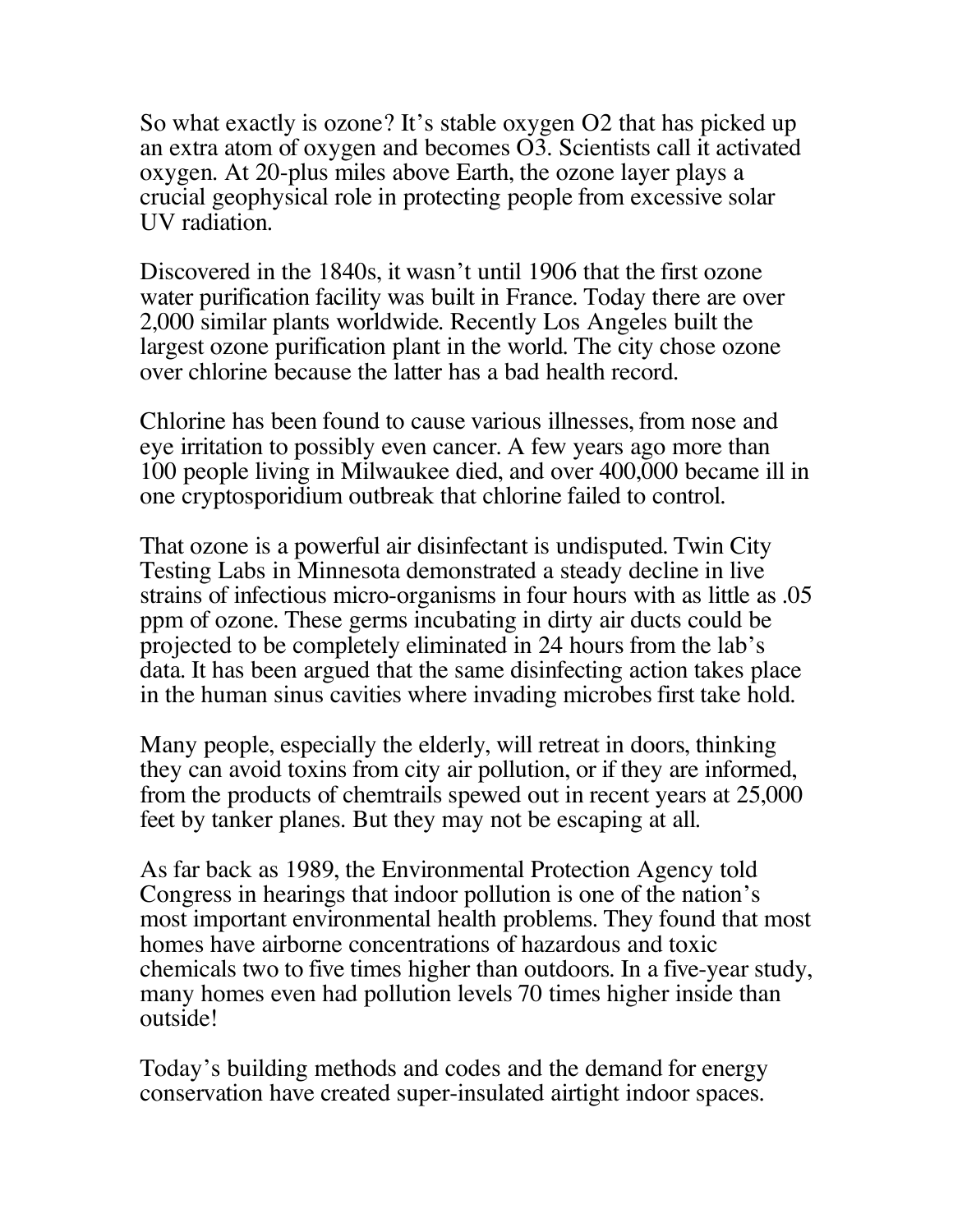Lower heating and cooling costs result, but natural air cleaning agents like ozone stay outside while pollution is trapped inside.

Two noted scientists, Drs. Gurbermskill and Dmitriev. found that air conditioning in office buildings caused workers to complain of headaches, weakness and oxygen deprivation that led to illness, and that colds, rheumatism and cardiovascular disorders significantly in creased with conditioned air even in the absence of typical indoor air pollution.

The average home today contains more chemicals than were found in a typical chemistry lab at the turn of the century, much of it stored under kitchen and bathroom sinks—from bug sprays to detergents to oven cleaners. Most poisonings happen over a long period of time by daily exposure to toxins that enter the body through mouth or skin, and significantly, through breathing air loaded with chemical outgassing.

In a study conducted over a 15-year period, women who worked at home had a 54 percent higher death rate from cancer than women who worked away from home. The reason? Daily exposure to hazardous chemicals in ordinary household products.

What are just some of the toxins the EPA and other researchers found in inside air?

- Benzene from paint, new carpet, new drapes and upholstery
- Ammonia in tobacco smoke and cleaning supplies
- Chloroform from paint, new carpet, new drapes and upholstery
- Formaldehyde from tobacco smoke, plywood, cabinets, furniture, particleboard, office dividers, new carpet, new drapes, wallpaper, etc.

• Sulphur dioxide, cyanide, and carbon monoxide from tobacco smoke

• Trichlorethylene from paints, glues, furniture and wallpaper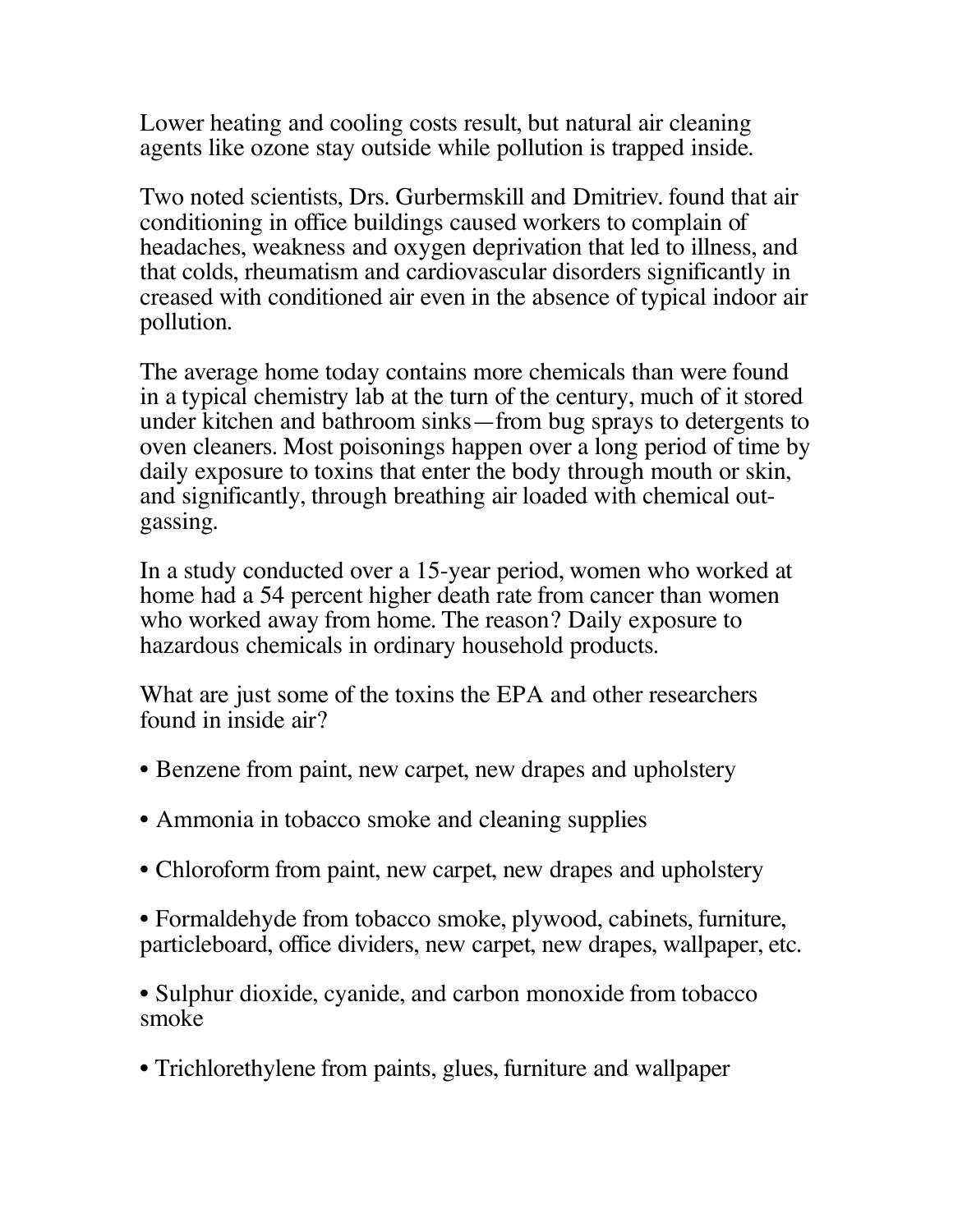• Carbon tetrachloride from paints, new drapes, new carpet and cleaning supplies

- Nitrogen dioxide from stoves, furnaces
- Radon gas entering through foundations
- Pollen from plants and trees
- Mold spores from moisture and bacteria
- Dust mites from dust and bacteria
- Bacteria from all areas of the home

Exposure to these chemicals resulted in: headaches, memory loss, slow poisoning pulmonary irritation, fatigue, drowsiness, eye, skin and nasal irritation, dizziness, depression, respiratory irritation, gynecological problems, shortness of breath, cancer and bronchial constriction.

For the first time in history, it's safer to be in the wilderness than in your own home.

It's alarming that indoor air has become so contaminate, especially when children are considered. Physiologically, they are more vulnerable to toxic vapors be cause of their higher metabolic rate. They breathe in more than twice as much oxygen (and therefore toxins) relative to body size than adults. They are more active, which increases their breathing rate and they play close to the floor where heavier pollutants settle. Modern school buildings that are shut tight have the same problems.

These findings are not comforting. But there is good news: a few years ago some astute scientists reasoned that just as nature uses ozone to protect life on Earth, it might be possible to produce ozone electronically for indoor protection against polluted air and water. Small portable generators were designed to decontaminate a whole house.